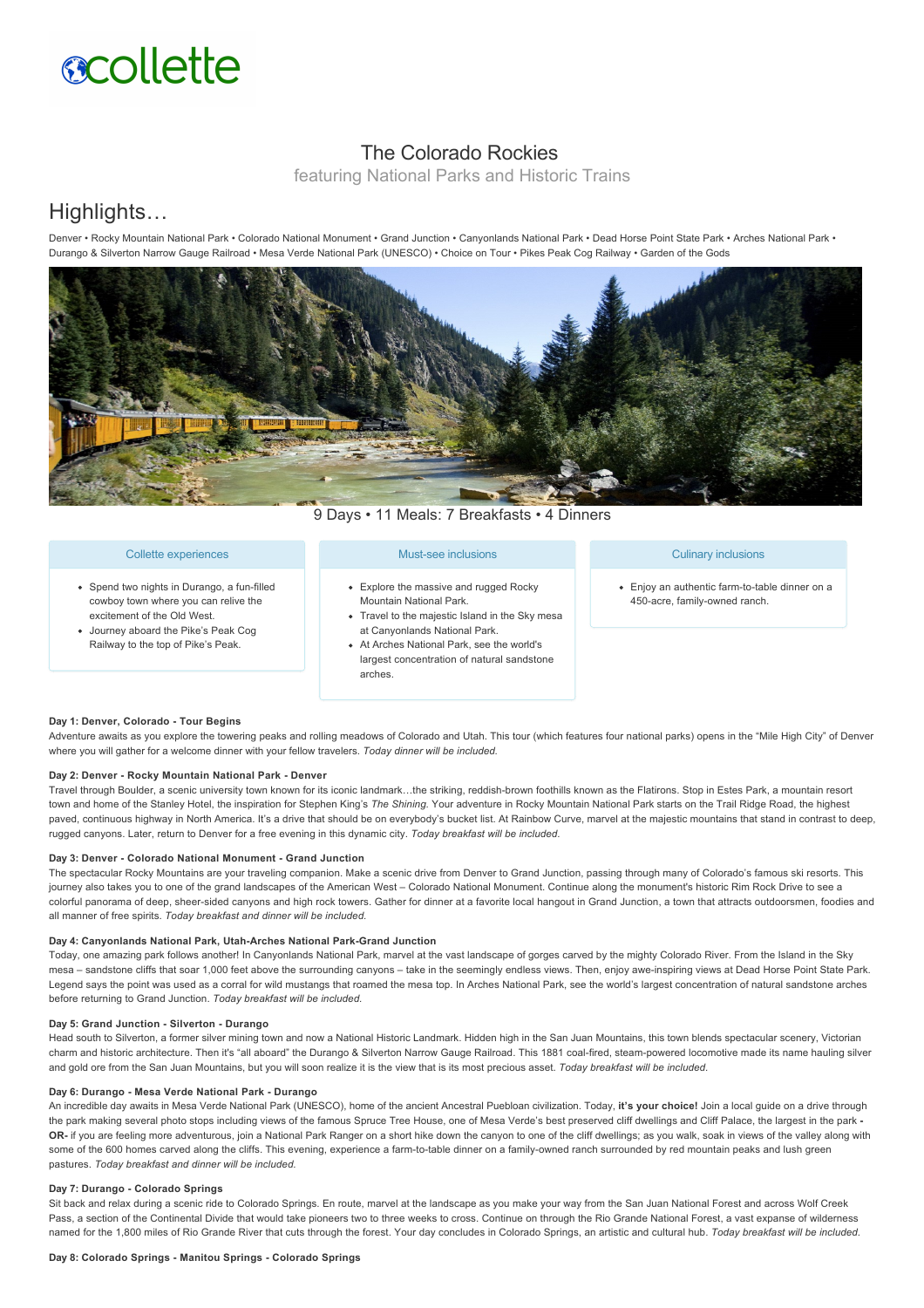Depart for Manitou Springs, home of Pike's Peak – the legendary symbol of the 1859 Gold Rush. Embark on a journey aboard the Pike's Peak Cog Railway, the world's highest cog railroad, for an 8.9 mile trip to the top of Pike's Peak. During the journey you will see magnificent views and perhaps animals in their native habitat. Later, travel to the Garden of the Gods to take in the view of towering sandstone formations that dot the landscape set in the backdrop of majestic Pikes Peak. Tonight, join your fellow travelers for a farewell dinner and celebrate your adventure. *Today breakfast and dinner will be included.*

#### Day 9: Colorado Springs - Tour Ends

Your tour comes to a close in Colorado Springs.

#### Experience It! Durango & Silverton Narrow Gauge Railroad

Join us for a ride on the stunning Durango & Silverton Narrow Gauge Railroad. Winding through the wilderness, this narrow-gauge railway was originally constructed to haul gold and silver ore from the San Juan Mountains. Due to the incredible views, it soon became popular with passengers and tourists alike. The Durango & Silverton has run continuously since 1881. Over that time, it has seen many changes...yet the durable line continues to roll on in much the same fashion as those early days. Today, this line (now a National Historic Landmark) carries guests behind vintage, coal-fired steam locomotives.

| Days 1, 2 | Sheraton Downtown, Denver, CO or<br>Hilton Garden Inn Downtown Denver.<br>Denver, CO |
|-----------|--------------------------------------------------------------------------------------|
| Days 3, 4 | Doubletree Hotel, Grand Junction, CO                                                 |
| Days 5, 6 | Strater Hotel, Durango, CO                                                           |
| Days 7, 8 | Embassy Suites by Hilton, Colorado<br>Springs, CO                                    |

Your itinerary at a glance

## Please Note:

Economy air rate and schedule are applicable for groups of 10 or more traveling on the same flights and dates.

To complete your tour, we include roundtrip airport-to-hotel transfers when purchasing our airfare with your tour. If you have arranged for your **own air**, we are pleased to provide you the option of *purchasing* these transfers. Please note that all transfers will leave at pre-scheduled times.

This tour includes traveling to high altitudes (approximately 14,110 ft/4300 m) and may not be suitable for some clients. We suggest that you consult your physician if you have any concerns.

Single accommodations are limited and are available on a first come, first served basis.

Advance seating will be subject to the airline's terms and conditions.

When reserving a triple room, please note it will have two double beds. Due to fire safety regulations, a rollaway bed cannot be brought into the room.

Please be advised many airlines do not provide advance seat assignments until check-in at the airport.

On some dates alternate hotels may be used. Our air passengers will depart from Denver, Colorado. All transfers will depart Colorado Springs for Denver.

*Collette's Flagship:* Collette's tours open the door to a world of amazing destinations. Marvel at must-see sights, sample regional cuisine, stay in centrally located hotels and connect with new and captivating cultures. These itineraries offer an inspiring and easy way to experience the world, where an expert guide takes care of all the details.

Due to tour scheduling, flights on the last day of your tour should not be booked prior to 10:00 a.m.

## **IDENTIFICATION**

Travel within USA

For travel completed by May 2, 2023, all airlines will ask for identification when you check in. It is recommended that you carry a passport if you have one. A driver's license (with a photo I.D.) is also acceptable for domestic

#### flights

Effective for travel May 3, 2023 forward, the REAL ID Act standards for identification while travelling will be in effect. This means a standard issued driver's license used as a form of identification will no longer be accepted for domestic air travel within the United States. Instead, a Real ID compliant form of identification must be presented both at the time of booking air travel with Collette and upon checking in at the airport to board any flight. Any fees associated with changing a reservation resulting from a non-compliant identification will be the responsibility of the guest. For more information on Real ID, please visit the Department of Homeland Security website: https://www.dhs.gov/real-id

The overall activity level of this tour is a level 2. This means you like a balanced approach to travel. You feel confident walking at least 30-45 minutes at a time over a variety of terrains – from cobblestone streets to easy pathways; a couple of hills or a few flights of stairs. You're comfortable walking a few city blocks at a time, but need some time to unwind and relax.

# Important reservation information:

## **IDENTIFICATION**

### Travel within USA

For travel completed by May 2, 2023, all airlines will ask for identification when you check in. It is recommended that you carry a passport if you have one. A driver's license (with a photo I.D.) is also acceptable for domestic flights.

Effective for travel May 3, 2023 forward, the REAL ID Act standards for identification while travelling will be in effect. This means a standard issued driver's license used as a form of identification will no longer be accepted for domestic air travel within the United States. Instead, a Real ID compliant form of identification must be presented both at the time of booking air travel with Collette and upon checking in at the airport to board any flight. Any fees associated with changing a reservation resulting from a non-compliant identification will be the responsibility of the quest. For more information on Real ID, please visit the Department of Homeland Security website: https://www.dhs.gov/real-id

**\*Airfare:** For your convenience, we offer airfare for purchase with all vacation packages. If you purchase an air inclusive program, your airfare will be quoted inclusive of all fuel, taxes and fees. Your rates are subject to change until paid in full. Preassigned seats are limited and may not be available on every flight or departure date.

**Checked Baggage Charges:** Some airlines may impose additional charges if you choose to check any baggage. Please contact your airline or refer to its website for detailed information regarding your airline's checked baggage policies.

**Cancellation Charges for this tour:** After your seat reduction date has passed, a nonrefundable deposit will be retained. For Cancellation between 6016 days prior to departure: cancellation fee of 30% of total price. For cancellation between 15-1 days prior to departure: cancellation fee of 50% of total price. For cancellation on the day of departure and after: 100% of total price. For Ocean Cruises: For cancellation between 9061 days prior to departure: cancellation fee of 35% of total price. For cancellation between 6031 days prior to departure: 60% of total price. 30 or fewer days prior to departure: 100% of total price. For River Cruises: including Europe, Russia, Egypt and China, 90-61 days prior to departure: cancellation fee of 50% of total price. For cancellation between 60-31 days prior to departure: cancellation fee of 85% of total price. For cancellation 30 or fewer days prior to departure: cancellation fee of 100% of total price. For Galapagos and Antarctica: A cancellation fee of 60% will apply for cancellation between 120-90 days prior to departure; A cancellation charge of 100% will apply for cancellation less than 90 days prior to departure. Cancellation protection is highly recommended and must be purchased at time of deposit. Air rates are subject to change until tour is paid in full. If Travel Protection Plan has not been purchased and a reservation is cancelled for any reason prior to departure - Air is 100% non-refundable once paid in full. Cancellation charges also apply to reservations made for "pre" and "post" night accommodations. Payment of a Per Person Travel Protection Plan Fee guarantees a full refund of all payments (including deposit), except the Travel Protection Plan Fee itself, made to Collette for travel arrangements in case of cancellation of your travel plans for any reason prior to the day of departure. The Travel Protection Plan Fee with Air only covers airline tickets you have purchased from Collette. Exception: If you originally purchased nonrefundable airline tickets, Part B of the Travel Protection Plan may provide a refund for the airline tickets, taxes, or fees in the event of a cancellation for a covered reason (see Part B for more details). The Travel Protection Plan Fee does not cover any single supplement charges which arise from an individual's traveling companion electing to cancel for any reason prior to departure. However, the Part B travel insurance includes a single supplement benefit of \$1,000 for certain covered reasons as detailed in Part B. In this case, the single supplement will be deducted from the refund of the person who cancels. Division of this charge between the two passengers involved is solely their responsibility. If insufficient funds are deducted from the canceling client, the traveling client will be charged the remaining portion of the single supplement.